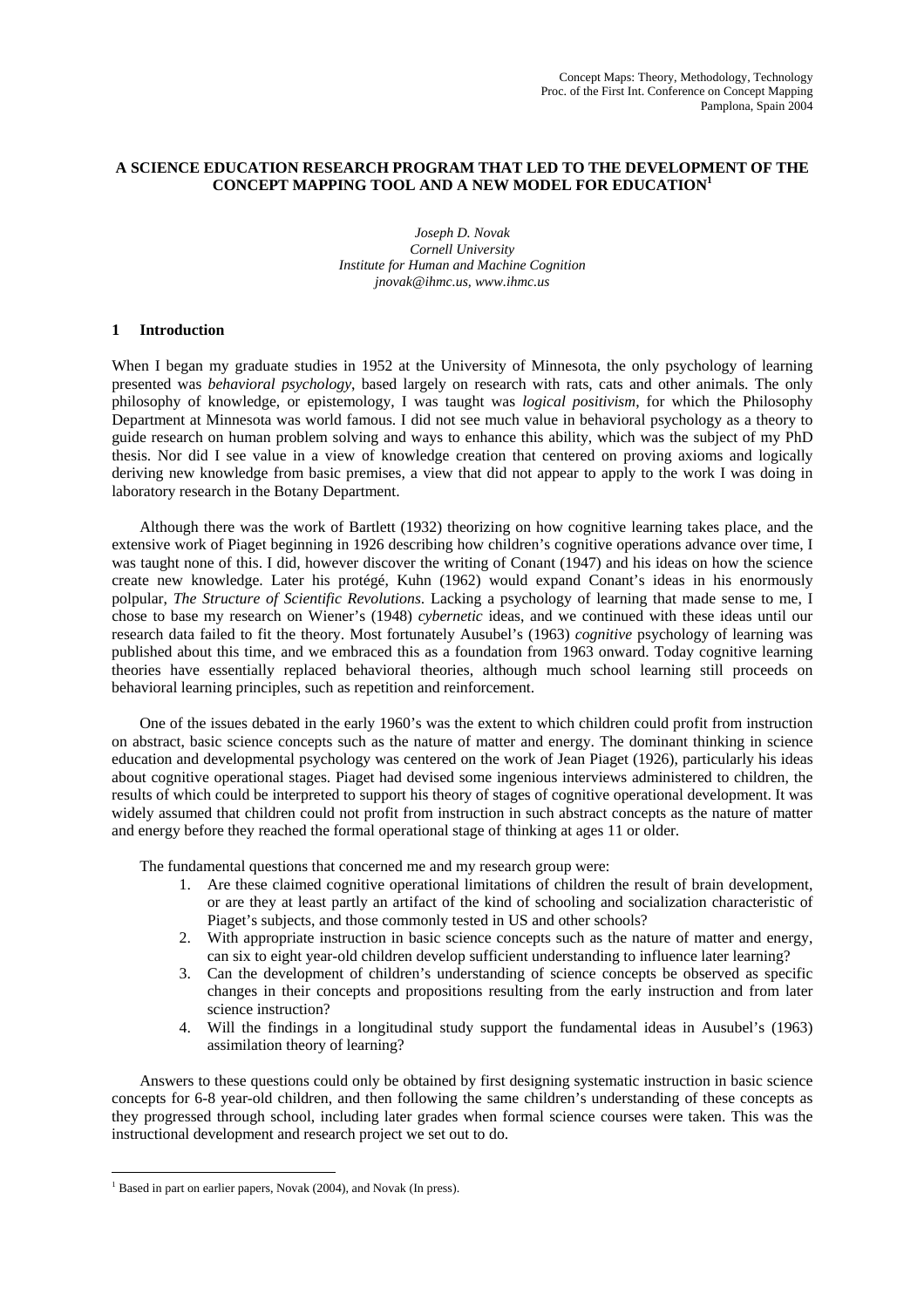Development of instructional materials in our longitudinal study was by means of audio-tutorial lessons, in which children learned from audiotapes that we had developed and that were supplemented with film clips and equipment. The audio-tutorial lessons were based on ideas in the National Science Teachers Association report*, Importance of conceptual schemes for science teaching (Novak, 1964), and an elementary science textbook* series, *The World of Science* (Novak, Meister, Knox and Sullivan, 1966).



**Figure 1.** A six-year old child working with an audio-tutorial lesson dealing with plant growth.

Twenty-eight lessons were developed that dealt with the particulate nature of matter, energy types and energy transformations, energy utilization in living things, and other related ideas. For the most part, these kinds of concepts are rarely presented to elementary school children, especially to 6-8 year olds in grades one and two. Figure 1 shows an example of an early lesson on plant growth. All lessons provided audio-guidance through manipulation of materials in the carrel and other observations, including occasional "loop films" showing animations or time-lapse photography.

The principal principle of the Ausubelian learning theory we considered in the design of our lessons comes from the epigraph to his 1968 book:

*If I had to reduce all of educational psychology to just one principle, I would say this: The most important single factor influencing learning is what the learner already knows. Ascertain this and teach him accordingly.* 

As my graduate students and I developed an idea for a new lesson, we would interview 6-8 primary grade children in an open ended interview, usually using some of the "props" we were planning to use to teach the central concepts of the lesson, such as pictures, materials to be manipulated, loop films or apparatus we were considering. These interviews gave us some idea of what anchoring concepts most of the children already had, and also gave some preliminary feedback on how they were interpreting or using the props. This process was often repeated several times, and again after lesson prototypes were developed. On average, each lesson underwent 6-8 revisions before it was deemed ready to use in classrooms. We also considered Ausubel's ideas of *progressive differentiation* and *integrative reconciliation* in designing the lessons and lesson sequences (see the section on concept mapping for further discussion of these ideas). The idea of progressive differentiation requires that students build upon their prior relevant concepts, and elaborate concepts in earlier audio-tutorial lessons in a sequence as they study later related lessons. This required that some students needed to experience earlier lessons in a sequence before we could use these students to help develop later lessons. Furthermore, many concepts were revisited in later lessons, but with different examples or props to effect greater differentiation of concepts introduced earlier, and thus also to achieve integrative reconciliation of concepts that may have been initially confusing to a child or where meanings acquired may have been somewhat distorted. Photos and loop films were selected or constructed in many cases to serve as *advance organizers*. That is, we would use things that were familiar to the students, and we would build on the familiar to point them to see new aspects or dimensions of the new materials observed, much of this through the audio guidance.

## **2 Methodology of the 12-year Study**

Ithaca Public Schools had 13 elementary schools, and for logistic reasons we chose to work with first grade teachers in five schools that were representative of the school district. A carrel unit was set up in the corner of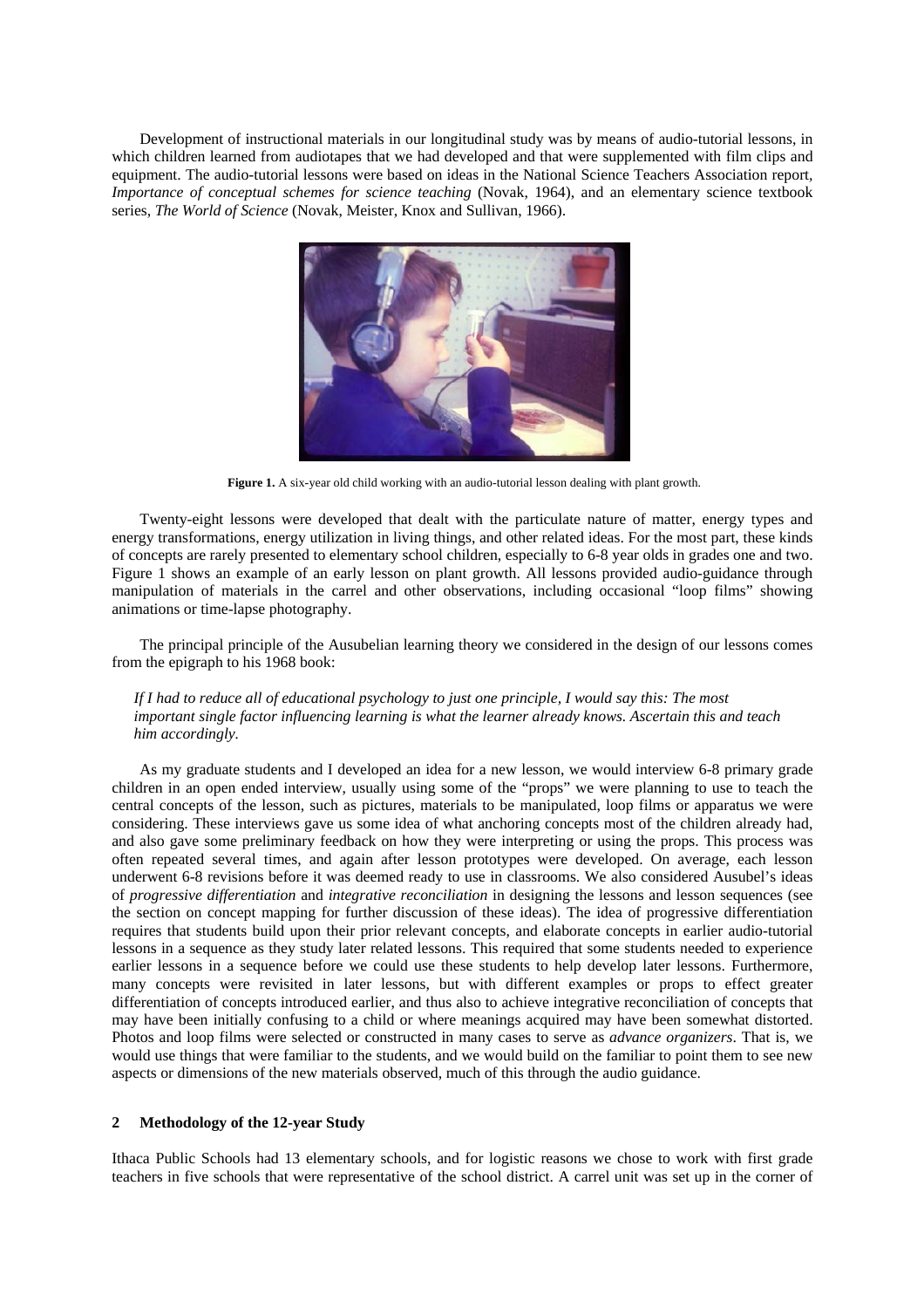the classroom of each of the participating teachers and 191 students in all took turns doing the lessons. These were our experimental or "Instructed" students, so called since very little science is taught in primary grades in Ithaca schools. In the second year of the study, we began to interview 48 students in the same classrooms and with the same teachers as the previous year, but these students did not receive the lessons. This was our control or "Uninstructed" sample. The timeline in Figure 2 shows the sequence of various events in the study that began in 1965 with the development of audio-tutorial lessons and was completed with the publication of the study results in 1991 (Novak and Musonda, 1991).

The lessons were placed in carrel units, usually in a corner of the classroom. The class teacher determined the time provided for student involvement with the lessons, but most often this was during "seat-work" times, or when the teacher was working with small reading groups. Students, one at a time, could take turns doing the audio-tutorial lesson. Some students observed others doing the lessons, and many students repeated lessons one



\*ATESP: Audio Tutorial Elementary Science Program

or more times, often during recess, lunchtime, or other free time. Each lesson required approximately 20 minutes for a student to complete; thus the 28 lessons provided some 10-20 hours in carefully designed instruction over the two-year span of the instruction. Those teachers who included science in their instruction (a minority) usually dealt with topics such as seasons, clouds, and plant growth, but only in a descriptive manner and not including the basic science concepts such as energy transformations and the particulate nature of matter.

Each teacher we worked with reported excellent student response to the audio-tutorial lessons, and some of the teachers also noted their value for their own learning. None asked to be dropped from the study and most wanted to continue to use the lessons in future years.

Early in the study we developed various forms of paper and pencil tests, including tests with pictures that students marked with crayons following oral questions. We found in subsequent interviews with children that these paper and pencil tests were not valid indicators of the conceptual understanding of students. We subsequently chose to use modified Piagetian interviews as primary evaluation tools, with procedures as described elsewhere (Novak and Gowin, 1984, Ch. 7).

We designed interviews to use some of the materials that were in the lessons and other materials that were different but illustrated the same concepts. We prepared interview kits, and these were used by a number of different graduate students, with some instruction on how to do the interviews. Interviews were done with the Instructed students several times during the first year, including interviews on topics other than the nature of matter and energy. However, we found we did not have the staff resources to continue interviewing all Instructed and Uninstructed students on several domains of science, and chose to interview students only on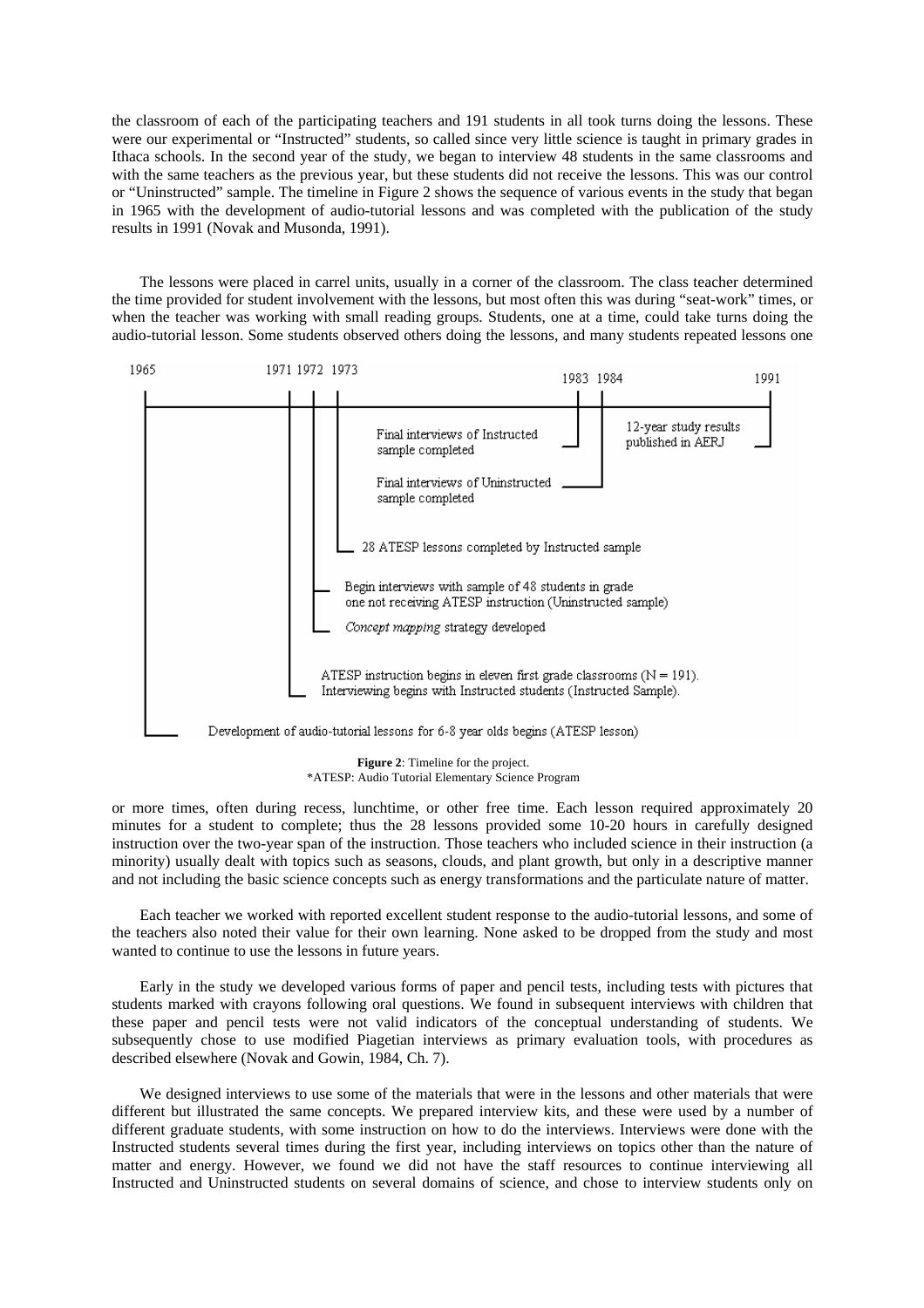concepts of matter, energy, and energy transformations. The same interview kits were used as the students progressed through school, and over the years. We also did not have staff to interview all students each year, and we had to choose a random sample from the Instructed and Uninstructed groups for later years of the study. All interviews were tape-recorded and some were also video-recorded. Ithaca has two junior high schools (grades 7-9) and one high school (grades 10-12). This made it easier to do follow-up interviews, especially in their high school years. We made a concerted effort to interview all students remaining in both the Instructed and the Uninstructed samples during their senior year and succeeded in interviewing 85 of the 87 students remaining in high school. Many children have parents who are students at Cornell or Ithaca College, and they leave Ithaca when their parents complete school. With the high attrition rate, we were perhaps a bit lucky that the remaining Instructed and Uninstructed students had almost identical SAT scores, indicating we could consider these samples to be comparable in general ability.

A single investigator could not carry out the large number of interviews, so throughout the project I was assisted by my graduate students. Graduate students do not, however, stay forever. The long period of time meant that over the 13 years of the study (counting the final year of data gathering from the Uninstructed students), 24 different graduate students and staff persons participated in the interviews and interview interpretations. This feature of the study may be unique. I patterned my research group after the models I had come to know as a teaching and research assistant in the Botany Department at the University of Minnesota. Our research group worked with a common, explicit theoretical foundation, we held seminars regularly to discuss out research, our instructional development efforts in several projects in addition to the work reported here, and where we found difficulties in or new insights in our work. This teamwork was essential to maintain the momentum and consistency in methodologies as our work progressed.

### **3 The Invention of** *Concept Mapping*

As we continued interviewing children is our study, we were accumulating hundreds of interview tapes. When we transcribed the tapes, we could observe that propositions used by students would usually improve in relevance, number, and quality, but it was still difficult to observe specifically how their cognitive structures were changing. Our research team considered various alternatives we might explore, and we also reviewed again Ausubel's ideas regarding cognitive development. Three ideas from Ausubel's Assimilation Theory emerged as central to our thinking. First, Ausubel sees the development of new meanings as building on prior relevant concepts and propositions. Second, he sees cognitive structure as organized hierarchically, with more general, more inclusive concepts occupying higher levels in the hierarchy and more specific, less inclusive concepts subsumed under the more general concepts. Third, when meaningful learning occurs, relationships between concepts become more explicit, more precise, and better integrated with other concepts and propositions. The latter involves what Ausubel calls *progressive differentiation* of conceptual and propositional meanings, resulting in more precise and/or more elaborate ideas, and *integrative reconciliation,* or resolution of conflicting or ambiguous meanings or concepts and propositions. In our discussions, the idea developed to translate interview transcripts into a hierarchical structure of concepts and relationships between concepts, i.e., propositions. The ideas developed into the invention of a tool we now call the *concept map*. We now see the development of organized frameworks of knowledge not only the product of meaningful learning, but also the basis for creative thinking and the production of new knowledge (Novak, 1993).

We were somewhat surprised to find that we could rather easily transform the information in an interview transcript into a concept map. Figure 3 shows examples of concept maps we drew from interview transcripts for one above-average Instructed student at the end of grades 2 and 12. Note that while new concepts such as "atom" are assimilated into her cognitive structure, she also has acquired some new misconceptions. This is characteristic of students who learn sometimes by rote and sometimes at relatively low levels of meaningful learning. Figure 4 shows concept maps we drew from interview transcripts with one Uninstructed student at the end of grades 2 and 12. This latter student was obviously disposed to learn meaningfully rather than by rote, and he shows clear evidence of progressive differentiation and integrative reconciliation of his cognitive structure in this domain of knowledge. However, the mean quality of maps for Instructed students was substantially better than for Uninstructed students as will be shown below. We found that a 15-20 page interview transcript could be converted into a one page concept map without losing essential concept and propositional meanings expressed by the interviewee. This we soon realized was a very powerful knowledge representation tool, a tool that would change our research program from this point on.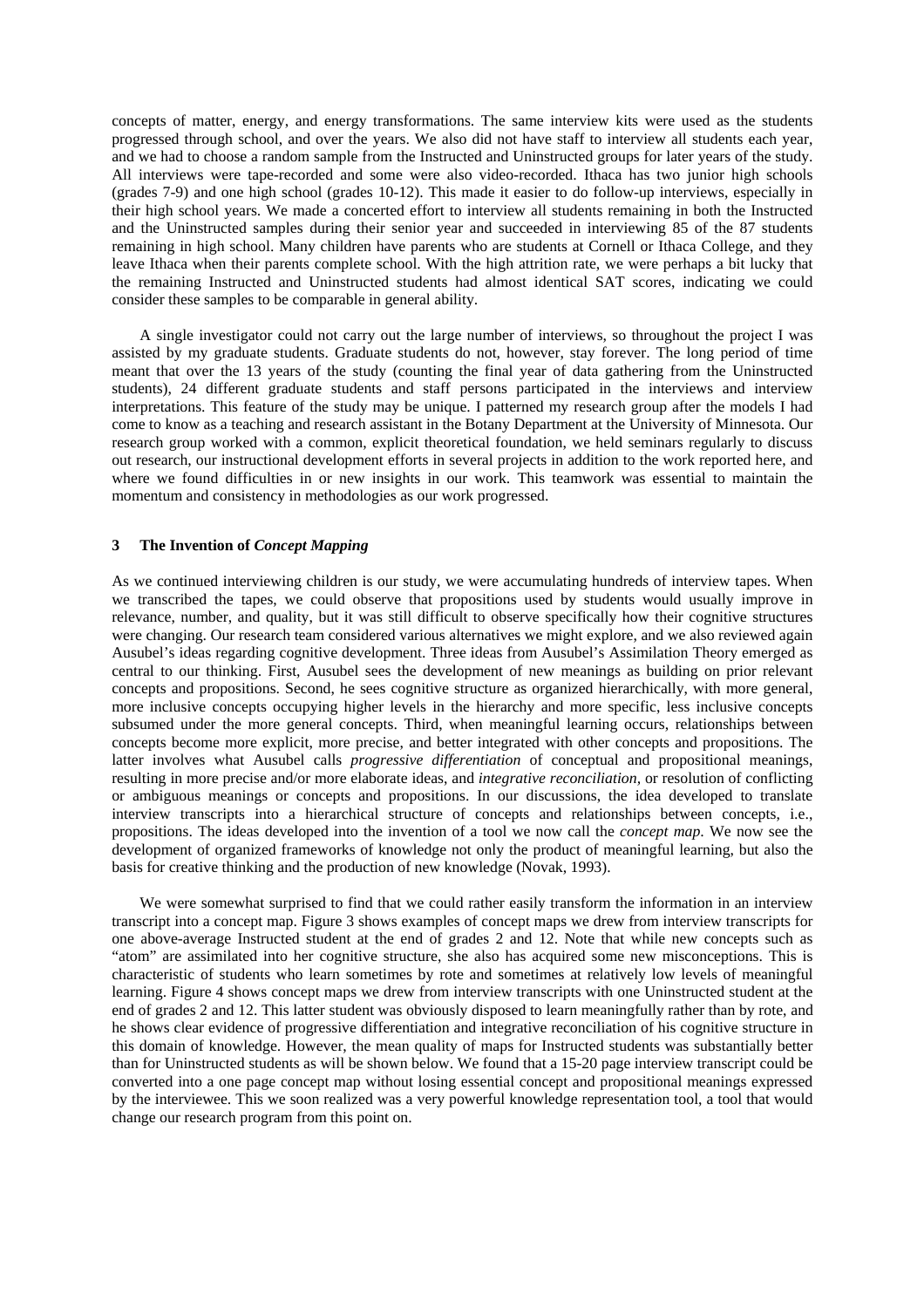

**Figure 3:** Two concept maps drawn from interviews with an above average Instructed student at the end of grade 2 and at the end of grade 12.

In the history of science, there are many examples where the necessity to develop new tools to observe events or objects led to the development of new technologies. For our research program, the necessity to find a better way to represent children's conceptual understandings and to be able to observe explicit changes in the concept and propositional structures that construct those meanings led to the development of what has now become a powerful knowledge representation tool useful not only in education but in virtually every sector of human activity. It should be noted that although there were other knowledge or semantic structure representations prior to our development of concept maps, most of these are not hierarchically organized, do not contain explicit single concept labels in the "nodes", and usually do not have "linking words" between the concepts that are necessary to represent propositional meanings. Other forms of knowledge representations have been described by Jonassen, Beissner, & Yacci (1993), as well as others.

For our research project, the use of concept maps drawn from structured interviews became the primary tools we used to ascertain what learners know at any point in their educational experience. While it does take an hour or two for an experienced person to make a concept map from a 20-30 minute interview transcript, the precision and clarity of the learner's cognitive structure represented this way made it relatively easy to follow specific changes in the student's knowledge structures as she/he progressed through the grades. We also used concept maps made by our research staff to identify valid and invalid notions held by students. It should be noted that these concept maps were made by many different graduate students over the span of the study, but still the consistency in the patterns observed for each student was remarkable. This illustrates in part the robustness and validity of this form of knowledge representation, as well as consistency in interviewer elicitations over time.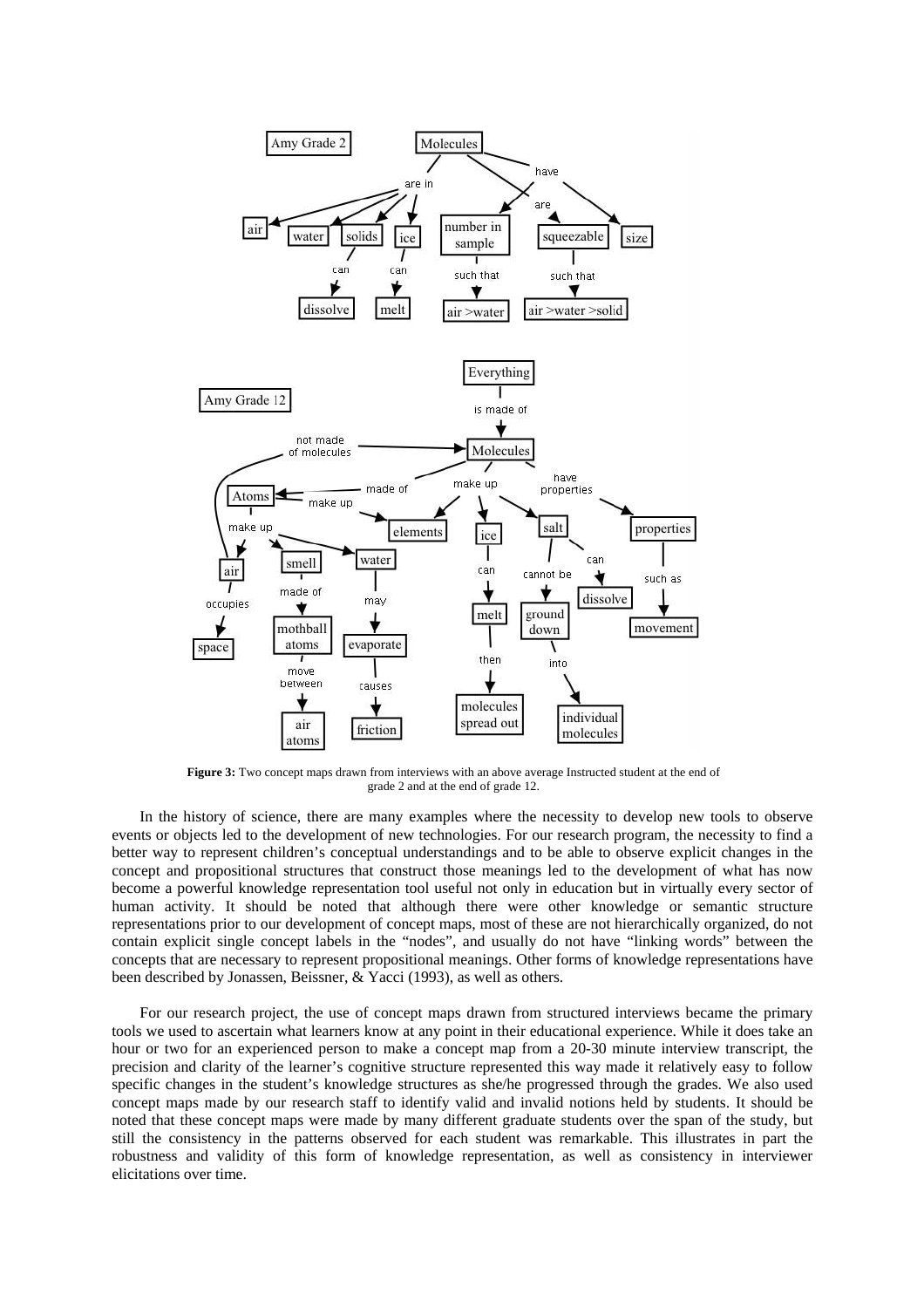In our study, the researchers constructed the concept maps from the transcripts of the interviews with the children. Later, and not in the study, we got students to construct maps directly, by giving them key terms which they had to arrange in meaningful patterns and then connect with lines that they labeled with the nature of the relation between the terms. When students are taught how to do this direct form of concept mapping, it is possible to use the concept maps they draw to observe the initial state of a learner's knowledge in a given domain, as well as to monitor changes in their cognitive structure. Edwards & Fraser (1983) have shown that students' concept maps can be as revealing of learners' cognitive structures as clinical interviews. We have found student concept maps to be good indicators of their knowledge when learners have sufficient skill in concept mapping and motivation to construct their own concept maps. We did not attempt to have students in our samples construct concept maps, since the training in the use of concept maps was not feasible. While our longitudinal study was in progress, we made little effort to encourage the use of concept maps, since this may have confounded our study results. There were a few of the teachers in Ithaca schools interested in the use of concept maps, but most preferred to continue with their usual teaching practices. As Kinchin (2001) has observed, it is difficult to "fight the system".



**Figure 4***.*Two concept maps constructed from interviews with an exceptionally good Uninstructed student at the end of grades 2 and 12.

It is important to note that these explicit changes were observed in different interviews done by different graduate students over the span of 12 years. We were careful to have graduate students draw concept maps without knowing whether the interviews were with Instructed or Uninstructed children. The consistency with which the same valid or faulty knowledge structures were shown in concept maps drawn by different researchers illustrates the robustness and reliability of the technique of representing children's understandings in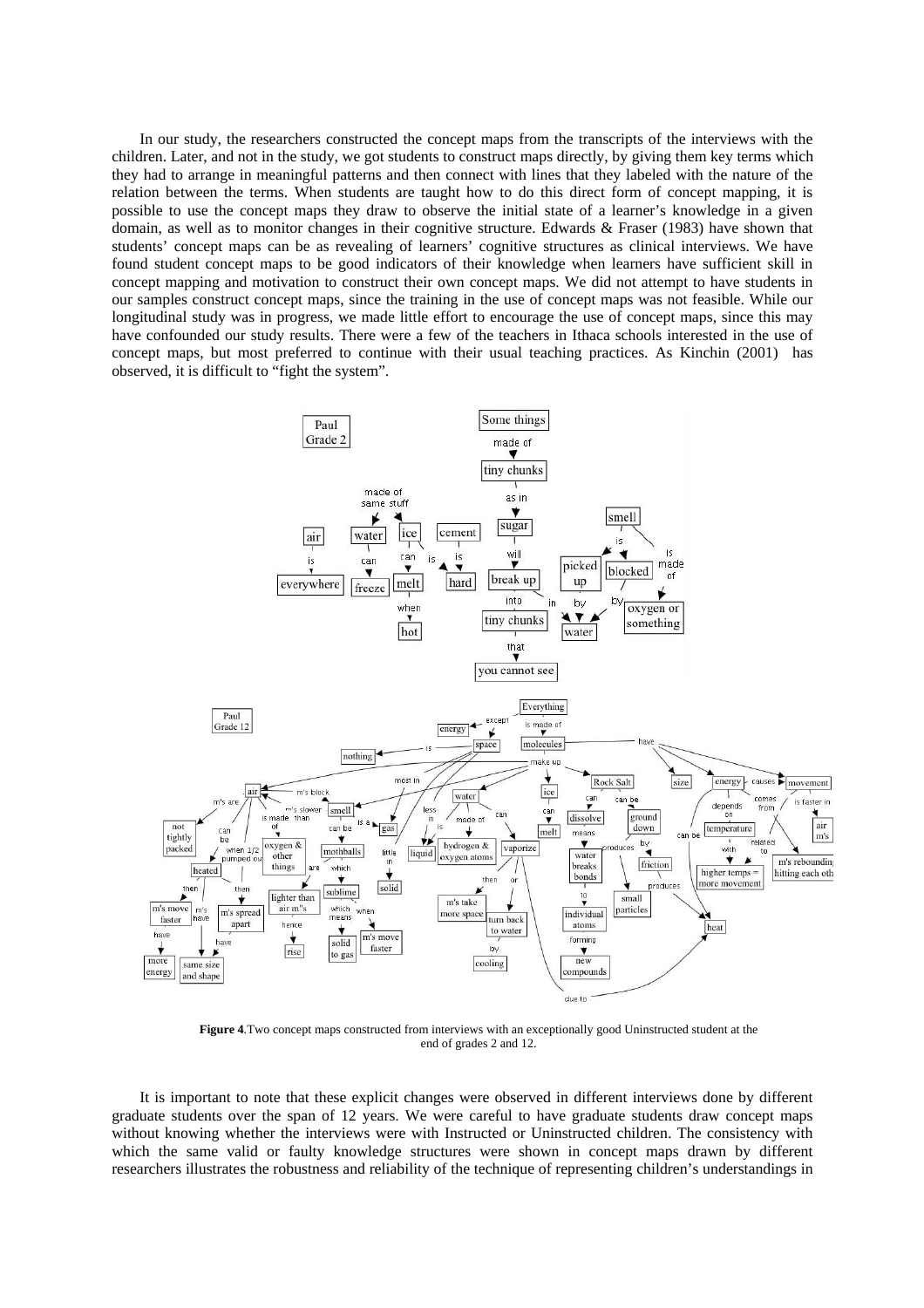the form of concept maps. Subsequently other investigators have also found concept maps to be reliable, valid indicators of conceptual understanding and changes in relevant concept and propositional structures over time (Ruiz-Primo & Shavelson, 1996; Shavelson & Ruiz-Primo, 2000; Kankkunen, 2001).

#### **4 Major Findings of the Study**

Using the concept maps drawn from interviews as the primary source of information, we extracted valid and invalid propositions or notions evidenced in the concept maps. It was clearly evident that Instructed children had fewer and fewer misconceptions as they progressed through school, when compared with Uninstructed students. Conversely, the Instructed students had an increasing number of valid ideas or notions as they progressed through the grades. The results are shown in Figure 5. We see that by the end of grade 2 the Instructed students significantly outperformed the Uninstructed students in their understanding of energy and molecular kinetics ideas. When students begin the formal study of science in grade 7, both Instructed and Uninstructed students improve in their understanding of energy and molecular kinetics concepts, but a highly significant  $(p<.001)$ superiority of Instructed students compared with Uninstructed students was observed, both for valid and invalid ideas. Moreover, the Instructed students showed steady improvement as they progressed through high school science courses, whereas improvements for Uninstructed students were small. This significant difference in performance over the years for the Instructed and Uninstructed groups led to a significant interaction variance for years in school. Other statistical results have been reported elsewhere (Novak and Musonda, 1991). Clearly the students who were helped to form basic science concepts in grades one and two had developed their cognitive structure (their *subsumers*, in Ausubelian terms) for energy and molecular kinetics ideas in a way that continued to facilitate their meaningful learning, further developing their understandings and reducing their misconceptions. Such remarkable results shout for replication, but to my knowledge, no one else has attempted a 12-year longitudinal study of children's science concept development.



**Figure 5:** The number of valid and invalid) notions held by Instructed) and Uninstructed) students in grades 2, 7, 10, and 12*.*

It would appear in retrospect that we were successful with the great efforts we made to devise the right kind of experiences and sequences of experiences in the audio-tutorial lessons, and to provide the necessary concreteempirical props most of the students needed to acquire the concepts presented meaningfully and substantively. In fact, the data suggest that many of the junior high school science courses failed to do this and hence many of the Uninstructed secondary school students did not progress substantially in their understanding of basic ideas about energy and the structure of matter. Limitations of Piaget's ideas capability of children to develop abstract ideas have been pointed out by others (Cf. Flavell, 1985).

The results reported here and in the published paper (Novak and Musonda, 1991) were initially met with some skepticism, since they fly in the face of the commonly accepted dogma. There remains in the science education literature an overwhelming commitment to the idea that only discovery or inquiry approaches to learning science can result in meaningful learning. Of course, most classroom teachers continue to use lecture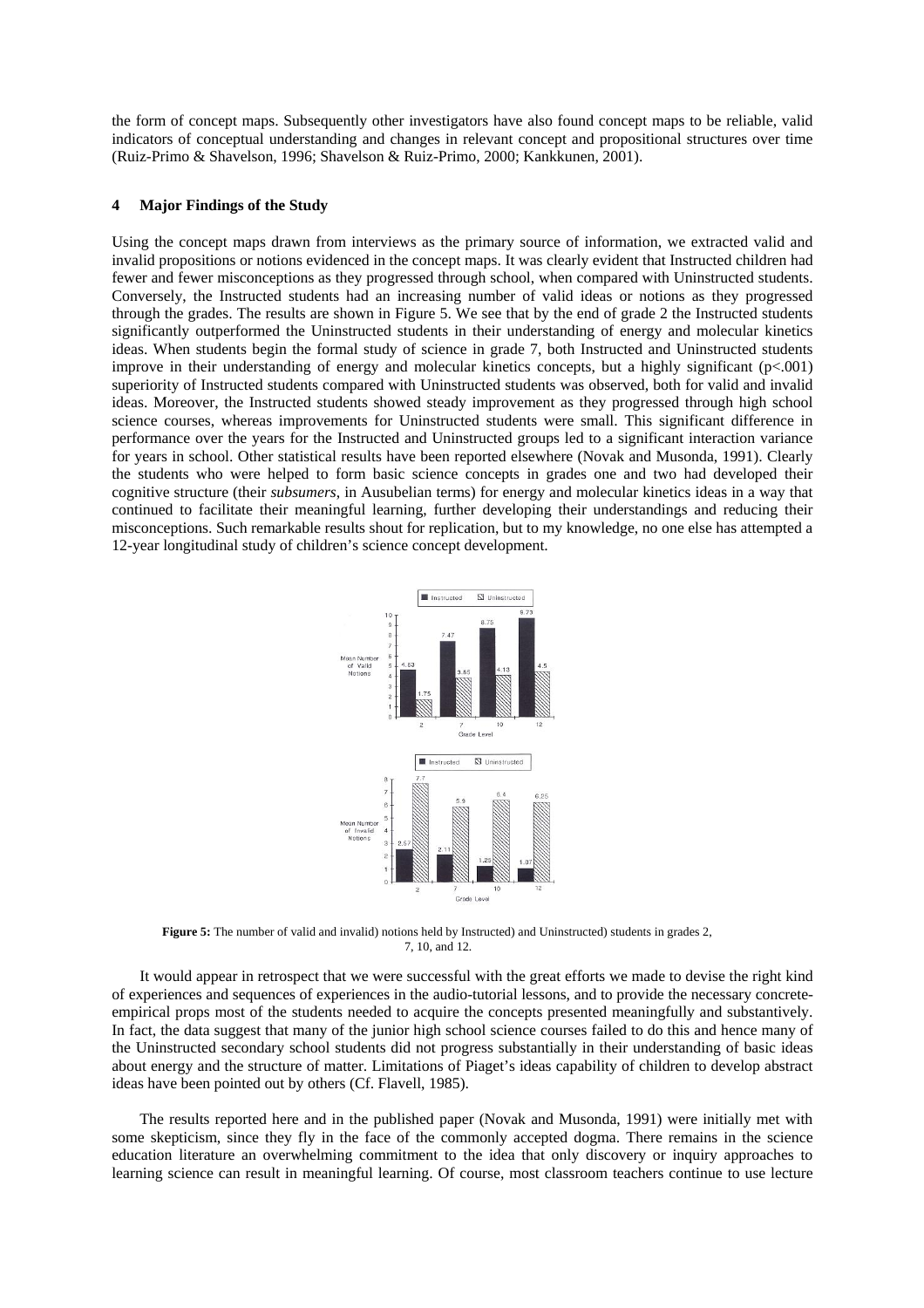and "cook book" laboratories in their teaching, and assessments requiring primarily recall of specifics, with the result that they confirm the limited value of this kind of instruction. What we achieved in our audio-tutorial instruction, and what we propose to do in future projects utilizing computer technologies and the Internet very significantly departs from the common form of classroom science instruction. While my position remains largely a minority position in science education circles, I have every confidence that the validity of the idea that young children can learn to a significant degree basic, abstract science concepts necessary for developing understanding of the wide array of concepts in all of the science disciplines will be validated in the next decade or so, perhaps in Latin countries if not in the USA. One only has to look at where we were in this country for half a century as *behavioral* psychology diminished at best, and prevented at worst, progress in developing a *cognitive* understanding of human learning. We have made great strides in better understanding what is required for science teaching to effect student understanding of science (Mintzes, Wandersee, and Novak, 1998; Bransford, Brown and Cocking, 1999). We have also made progress in identifying better ways to assess student's understanding of science (Mintzes, Wandersee and Novak, 2000). What is needed now is a new longitudinal study utilizing the latest technological resources to provide the kind of instruction and guidance to teachers and students that could only be done rather crudely with audio-tutorial instruction, albeit the latter was shown to be effective in our work and the work of others (Fisher and MacWhinney, 1976). This new kind of program is described below.

Another significant outcome of the study was to illustrate the power of carefully designed, technologically mediated instruction. While admittedly we dealt with only a limited domain of science, we chose to focus upon the domain of molecular kinetics and energy transformations since this is a notoriously difficult area of instruction in science, especially at the elementary school level. Furthermore, an understanding of these ideas is essential to understanding almost all science phenomena.

## **5 Development of a New Model of Education**

There was in our data strong support for the principal ideas in Ausubel's Assimilation Theory of cognitive development and general support for the value of cognitive over behavioral psychological theories. Here again the psychological landscape has changed quite dramatically since the 1960's, with virtually all educational psychologists moving to embrace *cognitive* theories of learning by 1990. In short, the cognitive learning and development ideas that were the foundation of our 12-year longitudinal study are now generally accepted, albeit much of this acceptance was based on hundreds of mostly short term "experiments" done by psychologists and educators, and many of these studies were driven by essentially positivistic epistemological assumptions. Nevertheless, there remains considerable debate in science education circles on the cognitive limitations of young children, and therefore what science should be taught in early grades. In my view, the American Association for the Advancement of Science's *Benchmarks* (1993) and *Atlas* (2001) and the National Research Council's *Standards* (1996) grossly underestimate the conceptual learning capability of younger children and unnecessarily and unwisely recommend postponement of instruction in basic energy and molecular kinetics ideas until the middle school years. This precludes the early development of these fundamental concepts needed to understand almost any of the concepts in science, and relegates the early years largely to descriptive studies of biological and physical phenomena. Our 12-year study, and the research of others noted earlier, would argue against postponing instruction in molecular kinetics concepts, as well as other basic science concepts.

Vygotsky (1928 in Russian; 1978 translated) introduced the idea of the "zone of proximal development" (ZPD), implying understandings a child has that can be built upon for further cognitive development. He anticipated Ausubel's idea that meaningful learning must begin with what the learner already knows. One of the values of concept maps is that when children construct their own concept maps for a question or problem in any domain, they reveal with considerable specificity what is their developmental potential for the topic of study. Thus we are provided with a clear view of "what the learner already knows" and we can design instruction to build upon this. We generally recommend that children build concept maps in small groups, since the exchange that occurs between children can often serve to correct faulty ideas and promote meaningful learning. In part this results from the fact that the cooperating students are at approximately the same level of understanding, much more so than teacher and student. Cooperative learning confers an advantage to students over the usual independent, competitive teaching approaches (Qin, Johnson, & Johnson, 1995; Cañas, Ford, Novak, Hayes, Reichherzer, & Suri, 2001).

 Another use of concept maps is to provide maps made by experts to serve to "scaffold" learning of students (O'Donnell, Dansereau & Hall. 2002). The idea of "scaffolding" learning goes back to early studies by Vygotsky where he described his studies showing that language and the social exchange using language can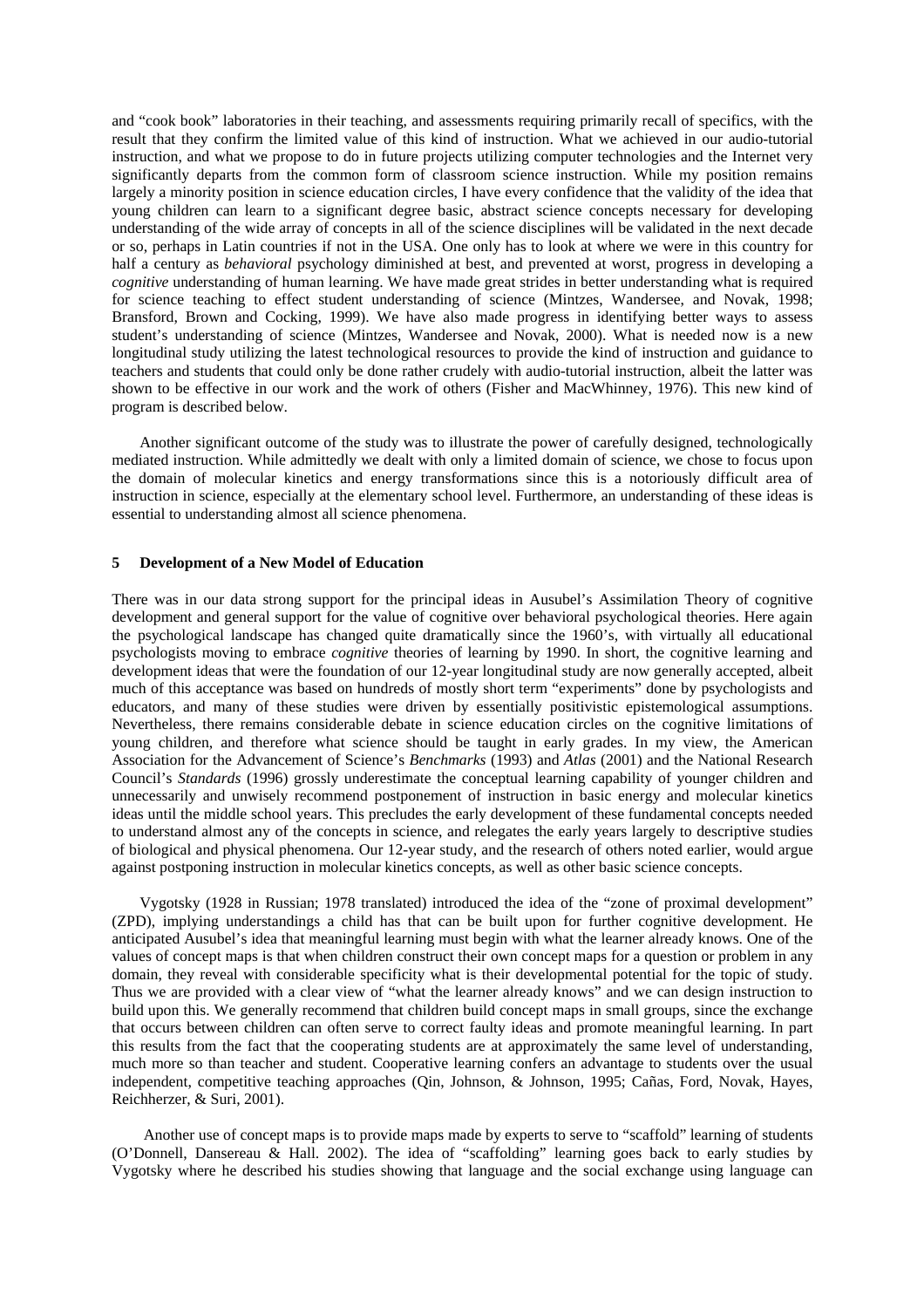significantly enhance children's cognitive development. Through proper use of language, adults can "scaffold" the learning of concepts by children. Although we were not aware of the scaffolding and ZPD ideas when we designed the audio-tutorial lessons, we were doing things congruent with these ideas. When we were designing our audio-tutorial lessons, we interviewed children to see what their thinking was about a particular concept or problem and then designed experiences that would build on what they knew and would extend their ideas by providing hands-on experiences and appropriate scientific vocabulary to explain the events they were observing. Perhaps one of the reasons the relatively brief instructional experiences children had in audio-tutorial lessons in grades one and two had such a sustained impact on their later learning in sciences was that we were on the right track in working within children's ZPD and using activities and appropriate language to "scaffold" their learning.

 Over the years that our longitudinal study was in progress, we became increasingly aware of the extent to which school learning programs lead most students into predominantly rote modes of learning. Some children, for reasons of their genetic make-up or early childhood experiences, resist the effect of school instructional and assessment practices that push students towards rote learning patterns. We have found that interviews and questionnaires can be used to assess individual's proclivities to learn by rote or meaningfully, with most people falling somewhere along a continuum from very rote learners to highly meaningful learners (Edmondson and Novak, 1993; Bretz, 1994). We wish now we had been more aware of the problem of commitment to rote learning and had made assessments of our students in grades one and subsequently of their preferred learning approach. It is likely that such data would have tracked well those students who progressed in their conceptual understandings over the 12 years, and those students who made little progress in their conceptual understanding. While it may be wishful thinking to consider that the audio-tutorial program would have shifted some children's patterns toward meaningful learning, it would have been wise to at least monitor this parameter. I would urge other researchers doing longitudinal studies to monitor their subject's disposition to learn with greater or lesser commitment to meaningful learning.

 We have also found in our more recent research that it is useful to assess individuals' commitments to constructivist versus positivistic epistemological views (Edmondson and Novak, 1993; Chang, 1995). In general, we observe that learners who are more constructivist in their epistemological orientation are also more likely to employ meaningful learning strategies than learners who are more positivistic in their orientation. In recent years there has been a large increase in papers published in the *Journal of Research in Science Teaching* dealing with epistemological issues, including a recent paper by Sandoval & Morrison (2003) that deals with the relationship between learning approach and epistemological views held be students. I would urge researchers doing future longitudinal studies to include measures of learner's epistemological ideas, as well as their learning approach.

Audio-tutorial technology is now obsolete, and we have vastly more opportunity to facilitate learning in the sciences as well is in other fields using computer guided instructional strategies and excellent software available for concept mapping, such as the CmapTools (Cañas et al., 2004) software available to schools at no cost from the Institute for Human and Machine Cognition (www.ihmc.us). I see great promise for instructional strategies that combine the use of "expert" concept maps to scaffold student (and teacher) learning using the Internet in conjunction with CmapTools software, inquiry activities and collaborative learning, as I have described elsewhere (Novak, 1998; 2003). These new tools and approaches should provide some very exciting research opportunities for future longitudinal studies that will show the potentials that young minds possess that are not being developed adequately in schools today.

A full discussion on the use of "expert" concept maps to scaffold student and teacher learning using CmapTools with the Internet and related laboratory and field experiences is beyond the scope of this paper. It will be discussed further in the closing lecture for this Conference, titled "Building on New Constructivist Ideas" and CmapTools to Create a New Model for Education" (Novak and Cañas, 2004).

#### **References**

- American Association for the Advancement of Science (1993). Benchmarks for Science Literacy. New York: Oxford Univ. Press.
- American Association for the Advancement of Science (2001). Atlas of Science Literacy. Washington, DC: AAAS.

Ausubel, D.P. (1963). The Psychology of Meaningful Verbal Learning. New York: Grune and Stratton.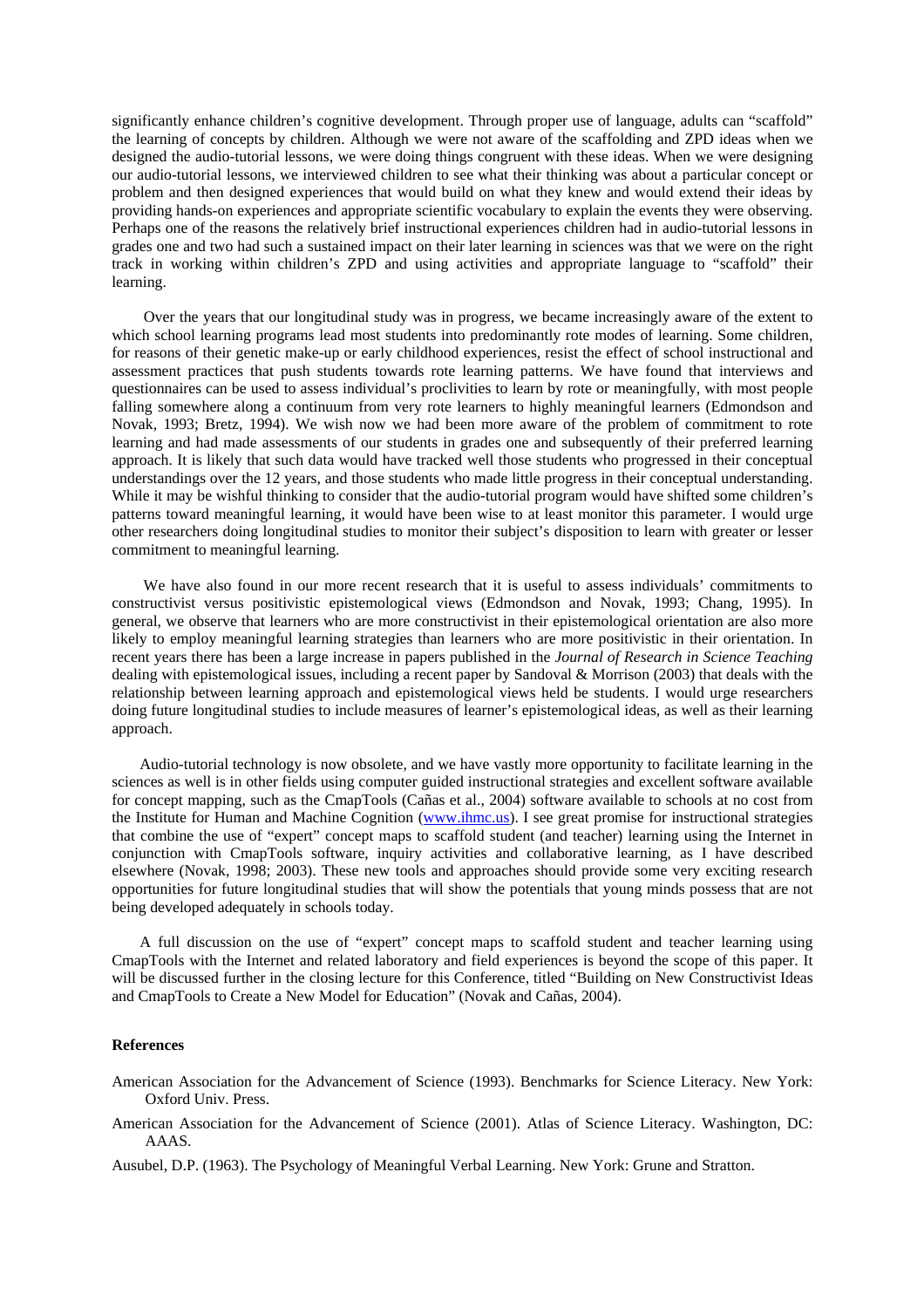Ausubel D.P. (1968). Educational Psychology: A cognitive View. New York: Holt Rinehart and Winston.

- Bartlett, F.C., (1932). Remembering. Cambridge: Cambridge University Press.
- Bransford, J.D., Brown, A.L., and Cocking, R.R (eds.). (1999). How People Learn: Brain, Mind, Experience, and Schools. Washington, DC: National Academy Press.
- Bretz, S. (1994). Learning strategies and their influence upon students' conceptions of science literacy and meaningful learning. Unpublished Ph.D. thesis, Cornell University, Ithaca, NY.
- Cañas, A.J., Ford, K.M, Novak, J.D., Hayes, P., Reichherzer, T.R. and Suri, N. (2001), Online Concept Maps: Enhancing collaborative learning by using technology with concept maps. The Science Teacher, 68(2):49- 51, April.
- Cañas, A.J., Hill, G., Carff, R., Suri, N., Lott, J., Eskridge, T., Gómez, G., Arroyo, M., & Carvajal, R. (2004). CmapTools: A Knowledge Modeling and Sharing Environment. In A. J. Cañas, J. D. Novak & F. M. González (Eds.), *Concept Maps: Theory, Methodology, Technology, Proceedings of the First International Conference on Concept Mapping*. Pamplona, Spain: Universidad Pública de Navarra.
- Chang, T. (1995). Ph. D. students' epistemological commitments and their knowledge construction. Proceedings of the National Science Council, 5, 103-121.
- Conant, J.B., (1947). On Understanding Science, New Haven: Yale university Press.
- Edmondson K.M. & Novak, J.D. (1993). The interplay of scientific epistemological views, learning strategies, and attitudes of college students. Journal of Research in Science Teaching, 32, 547-559.
- Edwards, J., & Fraser, K. (1983). Concept maps as reflectors of conceptual understanding. Research in Science Education. 13, 19-26.
- Fisher, K. M. & MacWhinney, B. (1976) AV Autotutorial Instruction: A review of evaluative research. AV Communication Review, 24, 3, 229-261, F 76
- Flavell, J. H. (1985). *Cognitive Development* (2nd ed.). Englewood Cliffs, NJ: Prentice-Hall.
- Jonassen, D. H., Beissner, K., & Yacci, M. (1993). Structural knowledge: techniques for representing, conveying, and acquiring structural knowledg*e*. Hillsdale, NJ: Lawrence Erlbaum Associates.
- Kankkunen, M. (2001). Concept mapping and Peirce's semiotic Paradigm Meeting in the Elementary Classroom Environment. Learning Environment Research, 4, 287-324.
- Kinchin, I. (2001). If concept mapping is so helpful to learning biology, why aren't we all doing it? *International Journal of Science Education, 23*(12), 1257-1269.
- Kuhn, T.S. (1962). The structure of scientific revolutions. Chicago: Univ. Of Chicago Press.
- Mintzes, J.J., Wandersee, J.H. and Novak, J.D. (1998). Teaching Science for Understanding: A Human Constructivist View*.* San Diego, CA: Academic Press.
- Mintzes, J.J., Wandersee, J.H. & Novak, J.D. (2000). Assessing Science Understanding: A Human Constructivist View. San Diego, CA: Academic Press.
- National Research Council. (1996). National science education standards. Washington, DC: National Academy Press.
- Novak, J.D. (1964). The importance of conceptual schemes for teaching science. The Science Teacher: 31(6): 10-13.
- Novak, J.D. (1993). Human constructivism: A unification of psychological and epistemological phenomena in meaning making. International Journal of Personal Construct Psychology. 6. 167-193
- Novak, J.D. (1998). Learning, Creating, and Using Knowledge: Concept maps as facilitative tools in schools and corporations. Mawah, NJ: Lawrence Earlbaum.
- Novak, J.D. (2002). Meaningful learning: the essential factor for conceptual change in limited or appropriate propositional hierarchies (LIPHs) leading to empowerment of learners. Science Education, 86, 548-571
- Novak, J.D. (2003). The Promise of New Ideas and New Technology for Improving Teaching and Learning. Journal of Cell Biology Education. 2 (Summer): 122-132.
- Novak, J.D. (2004). Reflections on a Half-Century of Thinking in Science Education and Research Implications from a Twelve-Year Longitudinal Study of Children's Learning. Canadian Journal of Science, Mathematics, and Technology Education, 4(1):23-41.
- Novak, J.D. (in press). The Import of Longitudinal Studies for Advancing Science Education. *Research In Science Education*.